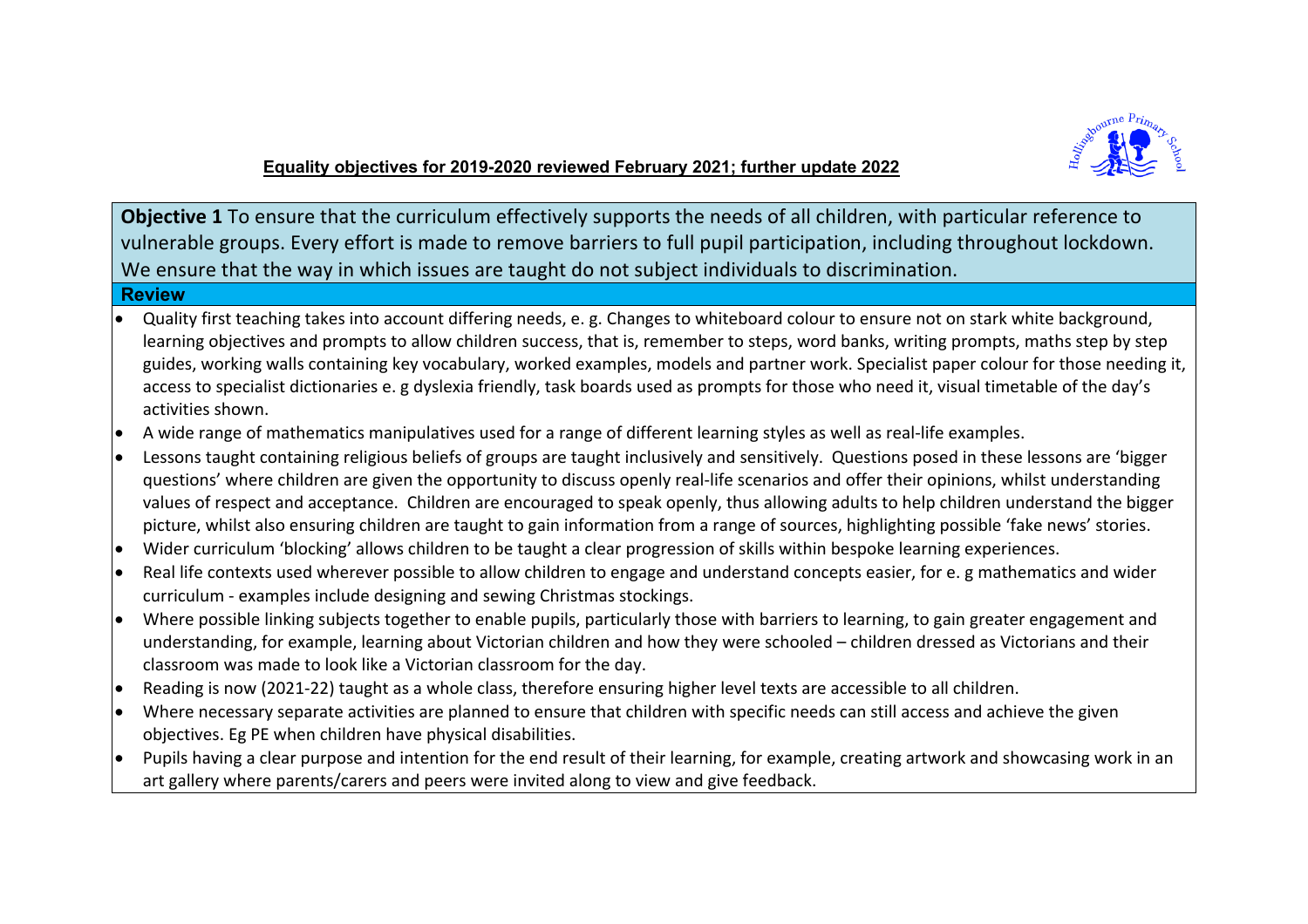- All pupils on the SEN register have a personalised plan with targets that are reviewed and then modified three times a year. Additional meetings take place with these parents.
- SLT, teachers and SENCo ensure children are contacted regularly throughout lockdown to check on their well being and to ensure/improve children engagement.
- SENCo ensures vulnerable/SEN children are contacted and/or their parents are contacted to discuss any relevant support or help is needed. SENCo now offering to complete home visits where necessary to observe children's behaviour and offer support; tackling any areas of concern in a supportive and positive manner.
- Excellent communication links between all staff members (teachers, TAs and office staff) to ensure children's needs are understood and met. Staff involved with SEN/vulnerable children are updated regularly.
- A number of meetings also take place throughout the year with parents who have academic, emotional or social concerns about their children. An open door policy also encourages parents to discuss any worries or concerns, thus picking up on issues sooner. Staff provide meeting times promptly for parents with concerns to ensure any issues are shared/acted upon quickly.
- Provision maps now form a key focus within every Pupil Progress Review which is attended by class teachers and SLT (including subject leads) to ensure the quality of provision is robustly measured and reviewed. Prior to each new Pupil Progress Review, teachers send SLT and SENCo updated provision maps with impact noted. Teachers now also bring a *draft* provision map for the upcoming term highlighting future provisions needed based on children's needs and vulnerabilities.
- $\bullet$  Intervention Groups target vulnerable groups; academic and socially. 1:1 support is also provided dependent on the need.
- Further development within the staffing team to ensure mental health and well being is fully discussed and understood. A staff well being champion has been appointed with a focus on both staff and children's positive mental health. The champion raises awareness, meets regularly with SLT to discuss mental health initiatives to promote well being amongst the whole school community.
- Discussions held within classes to help children understand how they can look after their own and others' well being. Mental Health awareness day is also celebrated and planned activities completed within each class across the school.
- $\bullet$  Well being further developed within UKS2 to include class 'chatterbox' where the children can easily let staff know if they are feeling unhappy or struggling to deal with any issues or worries.
- Reasonable adjustments are made to ensure that as far as possible, all pupils are included in all activities in school, including those with disabilities. Where possible health care professionals are consulted with to gain advice and discuss any additional needs.
- Specific training is attended by all staff (or individuals if more appropriate) to ensure that knowledge and understanding of vulnerable groups or children with specific needs is well understood and can be effectively planned for; eg hearing impairment awareness, ADHD.

# **Objective 2** To ensure that there are no differences in progress or confidence due to cultural background, belief, gender,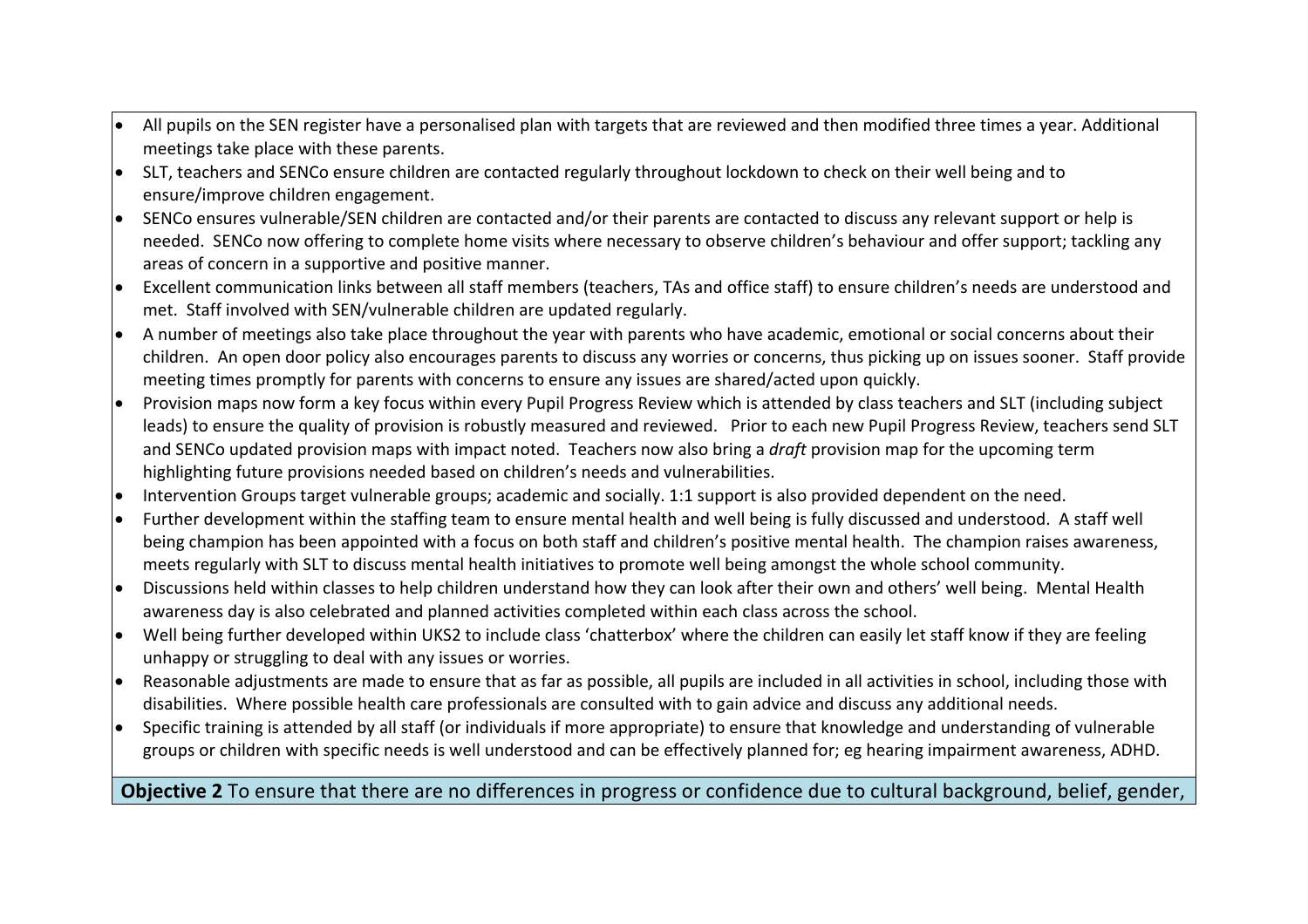### race or disability.

#### **Review**

- Wide variation of texts taught giving children from differing backgrounds and genders. This gives the children good opportunities to progress and have access to engaging materials that offer them 'real' and varied experiences.
- Curriculum development during 2021-22 has resulted in conscious and deliberate planning to introduce the children to a wider range of people for a variety of cultures and races, so that the planned curriculum is less white- British dominant- for example, in Key Stage 1 there is now a focus on Mary Seacole rather than Florence Nightingale. Within our school curriculum we openly challenge stereotypical images and ideas and use these within assemblies for example we plan assemblies around influential people including women who are significant in STEM etc. We have also explore how people with complex and significant disabilities are successful individuals.
- Various groups monitored within data analysis of in year progress and attainment data.
- No apparent differences have been noted following pupil progress meetings.

| 2019:<br>14 children,<br>each child is<br>7% | School % at EXS+ |      |      |      | <b>National % at EXS+</b> |      |      | <b>School Average</b><br>scaled scores |      |      | <b>National Average</b><br>scaled scores |      | <b>School Progress</b><br><b>Measure</b><br>$(National = 0)$ |        |        | <b>Disadvantaged</b><br><b>School Progress</b><br><b>Measure</b> |        |        |
|----------------------------------------------|------------------|------|------|------|---------------------------|------|------|----------------------------------------|------|------|------------------------------------------|------|--------------------------------------------------------------|--------|--------|------------------------------------------------------------------|--------|--------|
|                                              | 2017             | 2018 | 2019 | 2017 | 2018                      | 2019 | 2017 | 2018                                   | 2019 | 2017 | 2018                                     | 2019 | 2017                                                         | 2018   | 2019   | 2017                                                             | 2018   | 2019   |
| Reading                                      | 81               | 86   | 64   | 71   | 75                        | 73   | 107  | 105                                    | 102  | 104  | 105                                      | 104  | $-0.2$                                                       | $-0.3$ | $-3.8$ | 2.1                                                              | $-0.4$ | $-2.8$ |
| <b>Writing</b>                               | 94               | 86   | 86   | 76   | 78                        | 78   |      |                                        |      |      |                                          |      | 2.1                                                          | 2.2    | $-0.4$ | $-1.5$                                                           | 2.2    | $-2.2$ |
| <b>Maths</b>                                 | 75               | 79   | 71   | 75   | 76                        | 79   | 104  | 104                                    | 102  | 104  | 104                                      | 105  | $-2.5$                                                       | $-1.0$ | $-4.5$ | $-0.1$                                                           | $-0.3$ | $-6.8$ |
| <b>Combined</b>                              | 69               | 79   | 57   | 61   | 64                        | 65   |      |                                        |      |      |                                          |      |                                                              |        |        |                                                                  |        |        |
| <b>SPAG</b>                                  | 81               | 93   | 64   | 77   | 78                        | 78   | 107  | 106                                    | 101  | 106  | 106                                      | 106  |                                                              |        |        |                                                                  |        |        |

#### **Last set of reported data (2019):**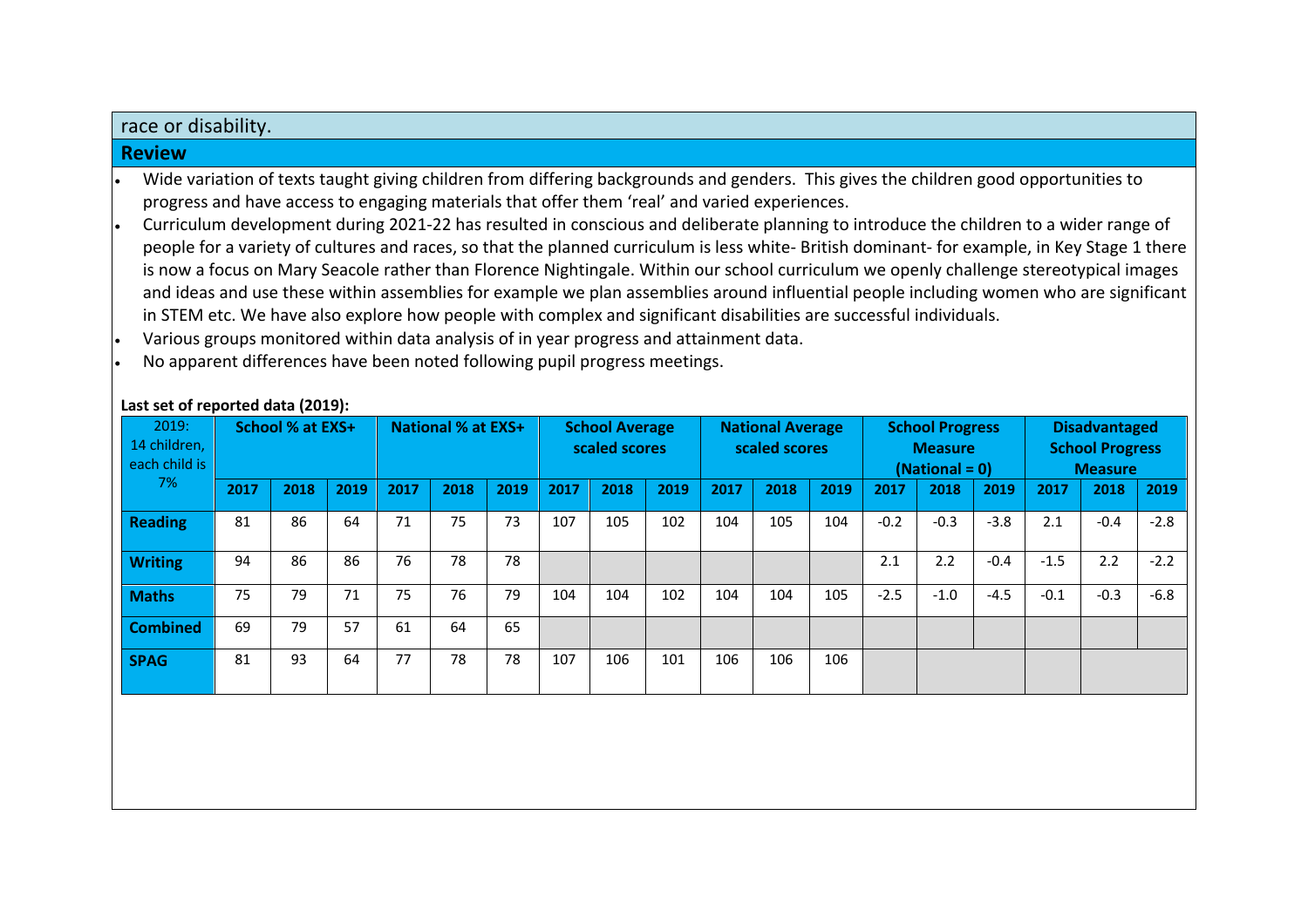| DISADVANTAGED PROGRESS AND ATTAINMENT 2018-19 |                                              |                                                                                            |                |            |              |            |                  |            |            |                |            |                |                                                |              |             |                |                |                |            |            |  |
|-----------------------------------------------|----------------------------------------------|--------------------------------------------------------------------------------------------|----------------|------------|--------------|------------|------------------|------------|------------|----------------|------------|----------------|------------------------------------------------|--------------|-------------|----------------|----------------|----------------|------------|------------|--|
|                                               | <b>Disadvantaged Progress and Attainment</b> |                                                                                            |                |            |              |            |                  |            |            |                |            |                |                                                |              |             |                |                |                |            |            |  |
|                                               |                                              | No. of with<br>No. of<br><b>Writing</b><br>PP & SEN<br><b>Reading</b><br>pupils<br>with PP |                |            | <b>Maths</b> |            | <b>Combd</b>     |            |            | <b>Reading</b> |            | <b>Writing</b> |                                                | <b>Maths</b> |             |                | <b>Combd</b>   |                |            |            |  |
|                                               |                                              | % Making Expected or Better in Year Progress                                               |                |            |              |            |                  |            |            |                |            |                | % Making Better than Expected in Year Progress |              |             |                |                |                |            |            |  |
|                                               |                                              |                                                                                            |                | <b>Dis</b> | Non73        | <b>Dis</b> | <b>Non</b><br>74 | <b>Dis</b> | <b>Non</b> | <b>Dis</b>     | <b>Non</b> |                | <b>Dis</b>                                     | Non73        | <b>Dis</b>  | Non74          | <b>Dis</b>     | <b>Non</b>     | <b>Dis</b> | <b>Non</b> |  |
|                                               | <b>End of</b><br><b>previous</b><br>Yr       | 9                                                                                          | $\overline{2}$ | 67         | 82           | 78         | 86               | 78         | 91         |                |            |                | 0                                              | 11           | $\Omega$    | 3              | <sup>0</sup>   | 11             |            |            |  |
| Progress                                      | <b>End Aut</b>                               | 12                                                                                         | $\mathbf{1}$   | 83         | 82           | 83         | 80               | 83         | 86         |                |            |                | 8                                              | 3            | 8           | $\overline{7}$ | 8              | 6              |            |            |  |
|                                               | <b>End Spr</b>                               | 14                                                                                         | $\mathbf{1}$   | 93         | 99           | 93         | 95               | 86         | 99         |                |            |                | 14                                             | 11           | 14          | 15             |                | 16             |            |            |  |
|                                               | <b>End of</b><br>vear                        | 15                                                                                         | 1              | 80         | 89           | 73         | 91               | 73         | 91         |                |            |                | 20                                             | 11           | 6           | 11             | 13             | $\overline{7}$ |            |            |  |
|                                               |                                              | % Expected+                                                                                |                |            |              |            |                  |            |            |                |            |                | % GDS                                          |              |             |                |                |                |            |            |  |
| Attainment                                    | <b>End of</b><br>previous<br>Yr              | 9                                                                                          | $\overline{2}$ | 67         | 86           | 67         | 81               | 67         | 84         | 67             | 79         |                | 11                                             | 25           | 22          | 16             | 22             | 8              | 11         | 5          |  |
|                                               | <b>End Aut</b>                               | 12                                                                                         | $\mathbf{1}$   | 83         | 82           | 83         | 78               | 83         | 86         | 83             | 80         |                | 0                                              | 27           | $\mathbf 0$ | 12             | 17             | 12             | 0          | 3          |  |
|                                               | <b>End Spr</b>                               | 14                                                                                         | $\mathbf{1}$   | 78         | 82           | 71         | 78               | 78         | 89         | 71             | 77         |                | 0                                              | 26           | 0           | 12             | $\overline{7}$ | 15             | 0          | 4          |  |
|                                               | <b>End of</b><br>Year                        | 15                                                                                         | $\mathbf{1}$   | 73         | 83           | 73         | 83               | 67         | 89         | 67             | 76         |                | $\overline{7}$                                 | 24           | 0           | 13             | 13             | 20             | 0          | 7          |  |

**Objective 3** To provide a balance of gender role models for all children.

# **Review**

• The school benefits from having a male caretaker. In addition, many other male role models are present within school based activities.

- Many visiting male role models to the school, such as sports coaches taking clubs, bike ability coaches, Safety in Action which feature visitors from police and fire service, various visits feature male role models. Additionally, residential trips feature many male team leaders, assisting the children with their activities on site during residential trips, for example, Kingswood and Scouts Adventure Centre.
- Curriculum development during 2021-22 has ensured that there was a balance of role models used as a focus within the wider curriculum and the school curriculum. For example, influential women in science and history have been a focus within assemblies and lessons in order to challenge overtly and covertly an underlying stereotypes and biased ideas in the classroom.